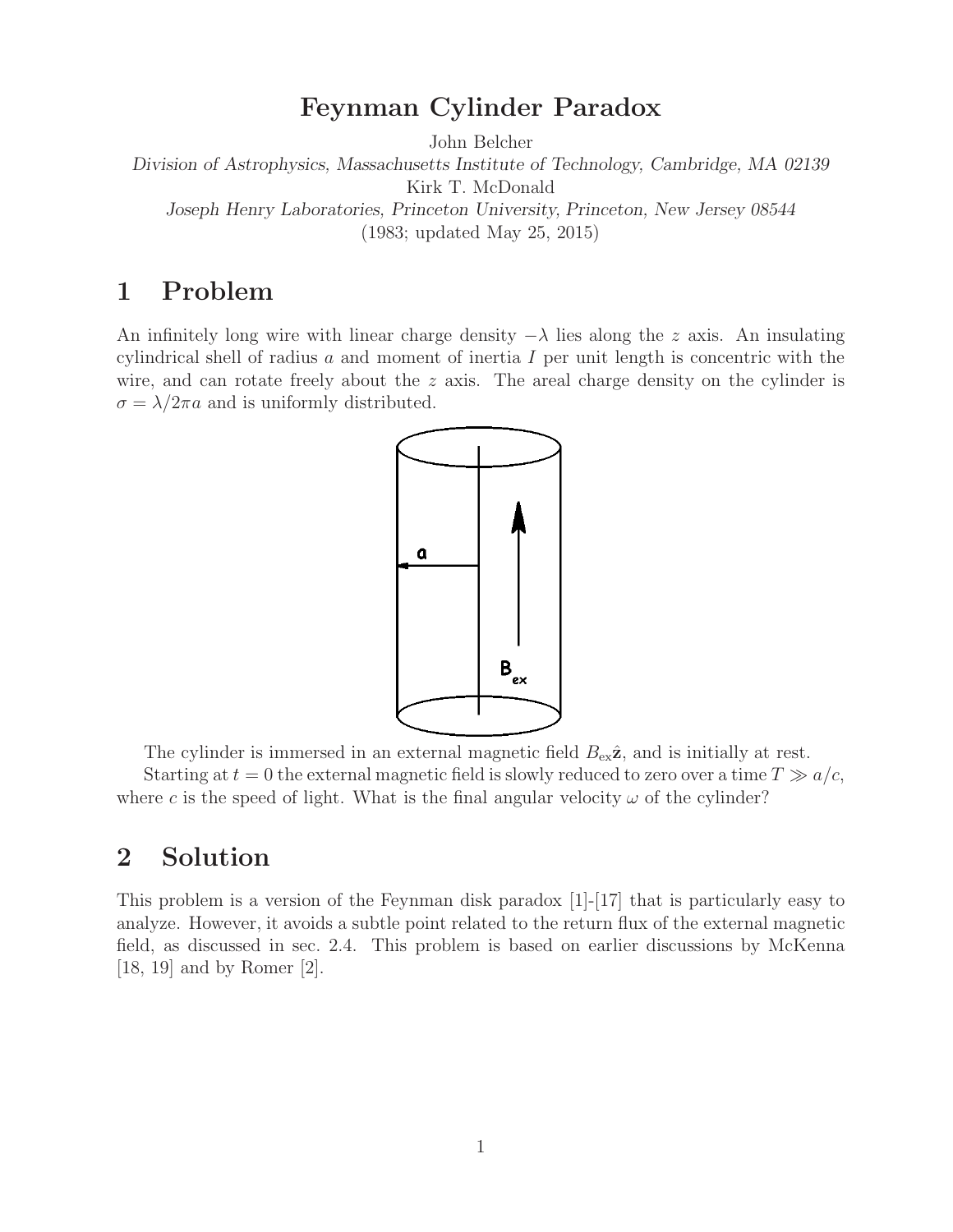#### **2.1 Solution Via Conservation of Angular Momentum**

The initial angular momentum  $\mathbf{L}_i$  (per unit length) of the system is entirely due to the electromagnetic field,

$$
\mathbf{L}_{i,\text{field}} = \int \mathbf{r} \times \mathbf{p} \, d\text{Area} = 2\pi \int_0^\infty \mathbf{r} \times \frac{\mathbf{E} \times \mathbf{B}}{4\pi c} r dr,\tag{1}
$$

recalling that the field momentum density is the Poynting vector  $S = cE \times B/4\pi$  (in Gaussian units) divided by  $c^2$ , where c is the speed of light.

In the present problem, an electric field exists only for  $r < a$ , since the charge density  $\sigma$ on the cylinder has been chosen to cancel the field from the charged wire for  $r > a$ . From Gauss' law we obtain,

$$
\mathbf{E} = -\frac{2\lambda}{r}\hat{\mathbf{r}} \qquad (r < a),\tag{2}
$$

and hence the field momentum density in a cylindrical coordinate system  $(r, \phi, z)$  is,

$$
\mathbf{p} = \frac{\lambda B_{\text{ex}}}{2\pi c r} \hat{\boldsymbol{\phi}} \qquad (r < a). \tag{3}
$$

The initial angular momentum is therefore<sup>1</sup>

$$
\mathbf{L}_{i,\text{field}} = 2\pi \frac{\lambda B_{\text{ex}}}{2\pi c} \int_0^a \frac{\mathbf{r} \times \hat{\boldsymbol{\phi}}}{r} r dr = \frac{\lambda a^2 B_{\text{ex}}}{2c} \hat{\mathbf{z}}.
$$
 (5)

The angular momentum when the external magnetic field is zero is due to the rotation of the cylinder at angular velocity  $\omega$ . There is now the mechanical angular momentum  $I\omega$  as well as the field angular momentum due to the solenoidal magnetic field inside the rotating, charged cylinder. The azimuthal current (per unit length) is,

$$
J_{\phi} = \frac{Q}{T} = 2\pi a \sigma \frac{\omega}{2\pi} = \frac{\lambda \omega}{2\pi}.
$$
\n<sup>(6)</sup>

The resulting final magnetic field is along the z axis, with strength,

$$
\mathbf{B}_f = \frac{4\pi J_\phi}{c} \hat{\mathbf{z}} = \frac{2\lambda\omega}{c} \hat{\mathbf{z}} \qquad (r < a),\tag{7}
$$

independent of radius for  $r < a$  according to Ampere's law. Since this field is in the same sense as the original field, we can immediately use eq. (5) to find the final field angular momentum:

$$
\mathbf{L}_{f,\text{field}} = \frac{\lambda a^2 B_f}{2c} \hat{\mathbf{z}} = \frac{\lambda^2 a^2 \omega}{c^2} \hat{\mathbf{z}}.\tag{8}
$$

<sup>1</sup>As discussed, for example, in [20], the field angular momentum in quasistatic examples can also be computed via,

$$
\mathbf{L}_{i,\text{field}} = \int \mathbf{r} \times \frac{\rho \mathbf{A}^{(C)}}{c} d\text{Vol} = a \,\hat{\mathbf{r}} \times \lambda \frac{a B_{\text{ex}} \hat{\phi}}{2c} = \frac{\lambda a^2 B_{\text{ex}}}{2c} \hat{\mathbf{z}},\tag{4}
$$

noting that the vector potential of the external magnetic field is  $\mathbf{A}^{(C)} = r B_{\text{ex}} \hat{\phi}/2$ .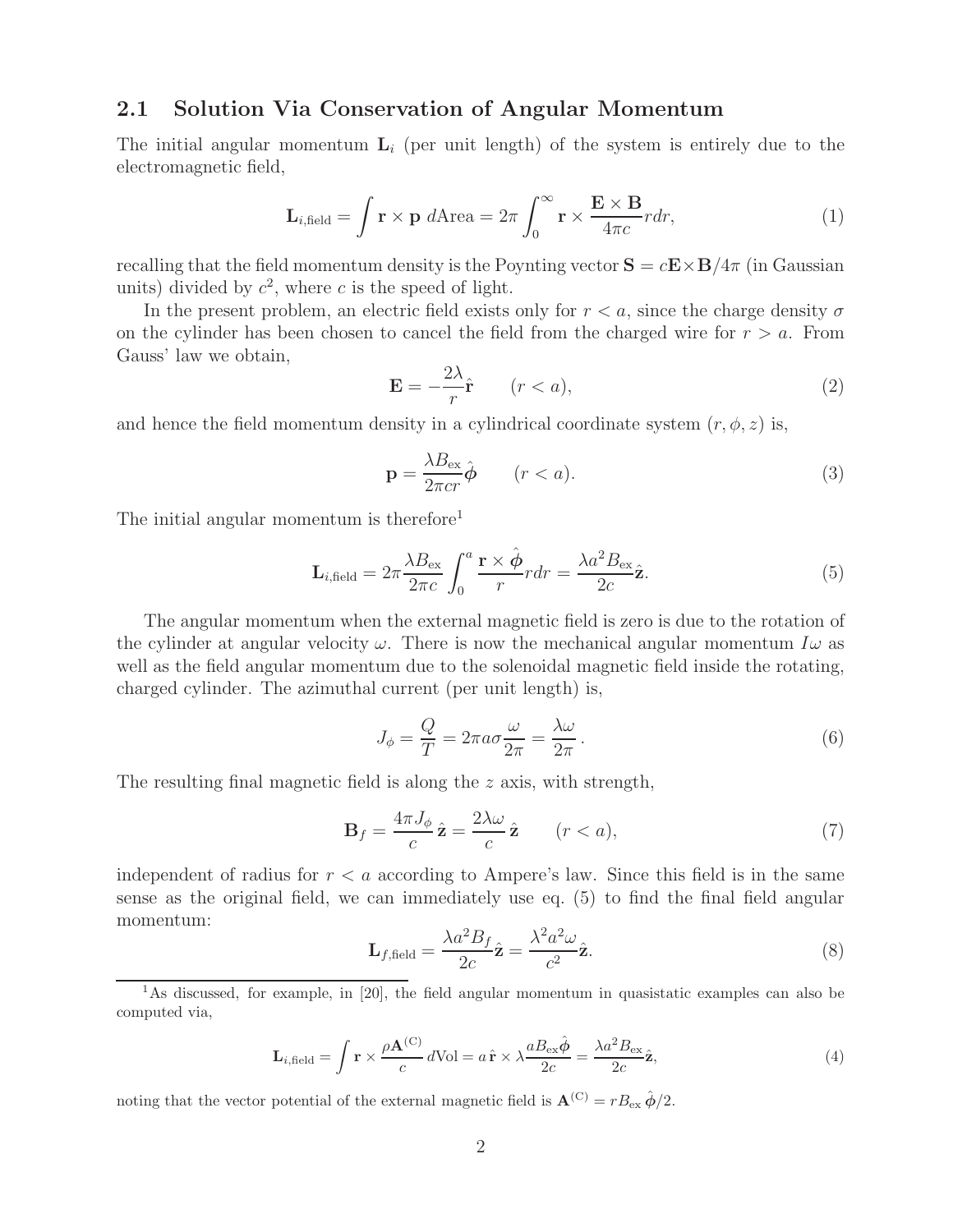The total angular momentum in the final state is therefore,

$$
\mathbf{L}_f = \mathbf{L}_{f,\text{mechanical}} + \mathbf{L}_{f,\text{field}} = \left( I + \frac{\lambda^2 a^2}{c^2} \right) \omega \hat{\mathbf{z}}.\tag{9}
$$

Since there is no frictional torque in this problem (and we ignore radiation), angular momentum is conserved. Hence,

$$
\omega = \frac{\lambda a^2 B_{\text{ex}}}{2cI(1 + \lambda^2 a^2/c^2 I)} \approx \frac{\lambda a^2 B_{\text{ex}}}{2cI} \left(1 - \frac{\lambda^2 a^2}{c^2 I}\right). \tag{10}
$$

The presence of  $c^2$  in the denominator of the last term of eq. (10) indicates the presence of relativistic effects in this problem.

### **2.2 Solution Via Faraday's Law**

As the magnetic field drops, its time derivative **B** results in an induced electric field in the azimuthal direction. According to Faraday's law, we have,

$$
E_{\phi}(r) = -\frac{r\dot{B}_z}{2c} \,. \tag{11}
$$

This field acts on the charged cylindrical shell to produce an azimuthal torque (per unit length) of,

$$
N_{\phi} = aE_{\phi}(a)2\pi a\sigma = -\frac{\lambda a^2 \dot{B}_z}{2c} = \frac{dL_{\text{mechanical}}}{dt} = I\frac{d\omega}{dt}.
$$
 (12)

We integrate to find the final angular velocity,

$$
\omega = \int_0^\infty \frac{d\omega}{dt} dt = -\frac{\lambda a^2}{2cI} \int_0^\infty \dot{B}_z dt = \frac{\lambda a^2 (B_{\text{ex}} - B_f)}{2cI},\tag{13}
$$

Again, we must note that the final magnetic field is not zero, but is given by eq. (7). With this, eq. (13) becomes,

$$
\omega = \frac{\lambda a^2 (B_{\text{ex}} - 2\lambda \omega/c)}{2cI},\tag{14}
$$

which again leads to eq.  $(10)$ .

### **2.3 Another Relativistic Correction**

*This section was written April, 2002.*

In addition to the above accounting of angular momentum, there is a small amount of initial angular momentum associated with the motion of the conduction current that produces the field  $B_{\text{ex}}$ . Furthermore, in the final state the cylinder of radius a is rotating angular velocity  $\omega$ , so its moment of inertia increases by the factor  $\gamma = 1/\sqrt{1 - a^2 \omega^2/c^2}$  due to the relativistic increase of mass.<sup>2</sup>

<sup>2</sup>The related issue of the relation between mechanical kinetic energy of electrical currents and magnetic field energy is considered in [21].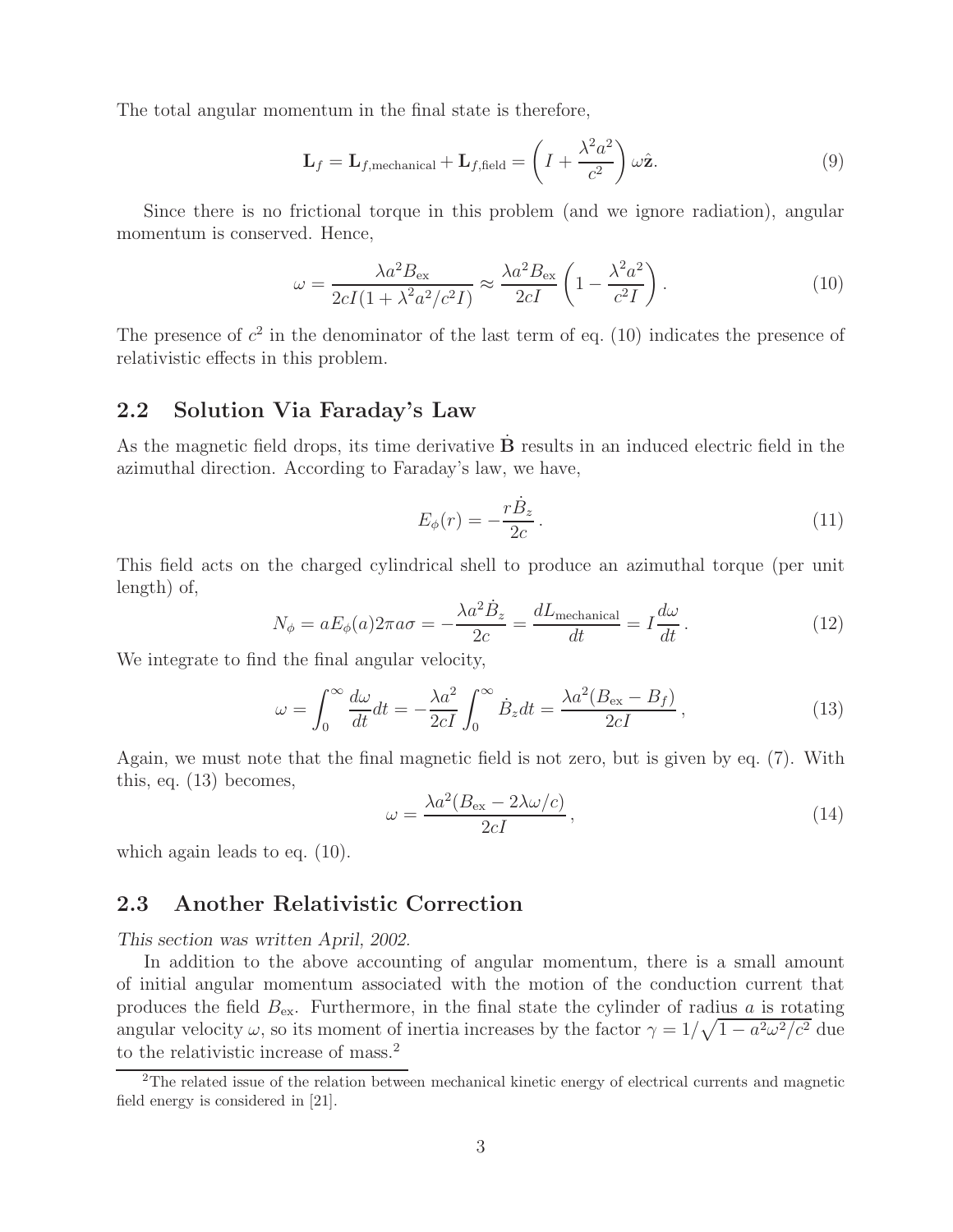To characterize the initial mechanical angular momentum, we suppose the magnetic field  **is produced by a long cylinder of radius**  $b > a$ **, which must therefore carry azimuthal** current (per unit length along the z axis),

$$
I_{\text{ex}} = \frac{c}{4\pi} B_{\text{ex}}.\tag{15}
$$

This current is due to an areal number density  $n_e$  of conduction electrons that we take to have velocity  $v_e$ . Then, the current  $I_{ex}$  is also related by,

$$
I_{\text{ex}} = -en_e v_e,\tag{16}
$$

writing  $e > 0$  as the magnitude of the charge of the electron. Hence,

$$
n_e v_e = -\frac{c}{4\pi} \frac{B_{\text{ex}}}{e} \,. \tag{17}
$$

The initial mechanical angular momentum (per unit length) associated with conduction electrons is,

$$
\mathbf{L}_{i,\text{mech}} = 2\pi b n_e \gamma_e m_e v_e b \hat{\mathbf{z}} = -\gamma_e \frac{m_e c}{2e} b^2 B_{\text{ex}} \hat{\mathbf{z}},\tag{18}
$$

where the total number of conduction electrons per unit length is  $2\pi bn_e$ ,  $m_e$  is the rest mass of the electron, and  $\gamma_e = 1/\sqrt{1 - v_e^2/c^2} \approx 1$ . Combining this with eq. (5), the total initial angular momentum is,

$$
\mathbf{L}_{i} = \frac{\lambda a^{2} B_{\text{ex}}}{2c} \left( 1 - \gamma_{e} \frac{m_{e} c^{2} b^{2}}{\lambda e a^{2}} \right) \hat{\mathbf{z}} = \frac{\lambda a^{2} B_{\text{ex}}}{2c} \left( 1 - \gamma_{e} \frac{e}{\lambda r_{e} a^{2}} \right) \hat{\mathbf{z}}, \tag{19}
$$

where  $r_e = e^2/m_e c^2$  is the classical electron radius. The last term in eq. (19) is not necessarily small, since  $e/r_e$  corresponds to  $\approx 10^{13}$  electrons/cm.

Reviewing the argument of sec. 2.2, we see that in eq. (12) the derivative  $d\omega/dt$  should really be  $d\gamma\omega/dt$ , with the moment of inertia I being calculated using the rest mass of the cylinder. However, eq. (7) for the final magnetic field remains the same, so eq. (14) becomes,

$$
\gamma \omega = \frac{\lambda a^2 (B_{\text{ex}} - 2\lambda \omega/c)}{2cI},\tag{20}
$$

Expanding  $\gamma$  as approximately  $1 + a^2 \omega^2 / 2c^2$ , we find,

$$
\omega \approx \frac{\lambda a^2 B_{\text{ex}}}{2cI} \left( 1 - \frac{\lambda^2 a^2}{c^2 I} - \frac{\lambda^2 a^6 B_{\text{ex}}^2}{2c^4 I^2} \right). \tag{21}
$$

#### **2.4 A Subtle Point**

*This section was updated May 2015.*

This example, and near equivalents [2, 7, 18], are crafted so as to avoid a complication associated with the return flux of the magnetic field.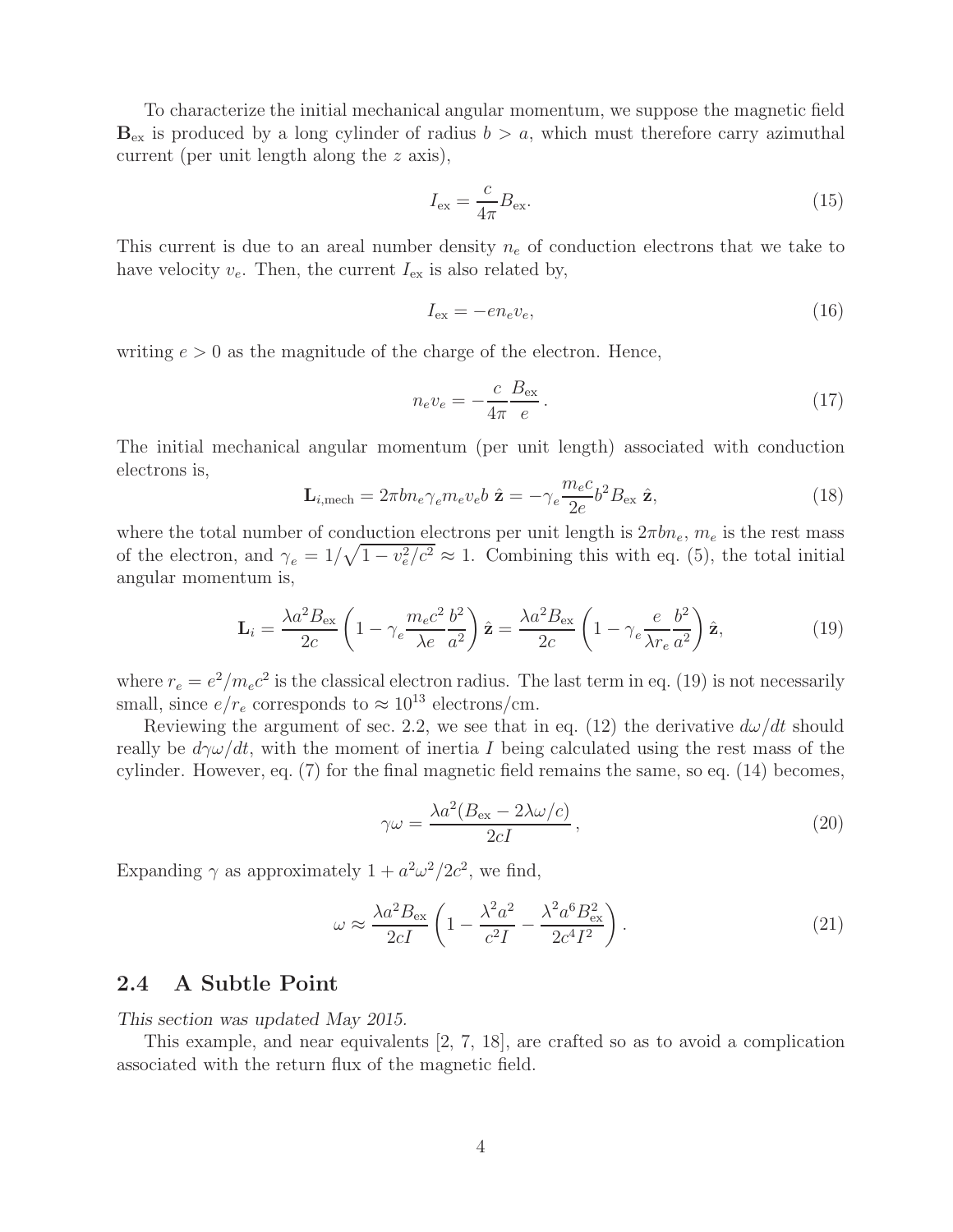To see the difficulty, suppose instead that the linear charge density on the central wire were  $\lambda_0$ , while that on the cylinder of radius a is still called  $\lambda$ . Then, according to eq. (1), the initial field angular momentum would be,

$$
\mathbf{L}_{i,\text{field}} = -\frac{B_{\text{ex}}}{2c} [\lambda_0 b^2 + \lambda (b^2 - a^2)]\hat{\mathbf{z}} = \frac{B_{\text{ex}}}{2c} [\lambda a^2 - (\lambda + \lambda_0) b^2] \hat{\mathbf{z}}.
$$
 (22)

where  $b$  is the radius of the solenoid that provides the external field. Here, we make the usual (but as we will see, unwarranted) assumption that the field of a long solenoid is essentially zero outside the solenoid.

The final magnetic field is still given by eq. (7), so the final field angular momentum would be,

$$
\mathbf{L}_{f,\text{field}} = \frac{\lambda \omega}{c^2} [\lambda a^2 - (\lambda + \lambda_0) b^2] \hat{\mathbf{z}}.\tag{23}
$$

The total final angular momentum would be,

$$
\mathbf{L}_f = \left( I + \frac{\lambda}{c^2} [\lambda a^2 - (\lambda + \lambda_0) b^2] \right) \omega \hat{\mathbf{z}}.
$$
 (24)

Equating (22) and (24) the final angular velocity would be,

$$
\omega = \frac{B_{\text{ex}}[\lambda a^2 - (\lambda + \lambda_0)b^2]}{2c\{I + [\lambda a^2 - (\lambda + \lambda_0)b^2]/c^2\}}.
$$
\n(25)

However, the argument in sec. 2.2 based on Faraday's law is exactly the same as before, which again implies that the final angular velocity is given by eq.  $(10)$ .

The argument based on Faraday's law seems the more robust, so I conclude that eq. (10) is correct for any value of the charge density  $\lambda_0$  on the central wire.

The field angular momentum calculations must be in error.

Real solenoids have only finite length, and the magnetic field is not quite zero outside the solenoid since all of the magnetic flux inside the solenoid must be returned on paths outside the solenoid. As discussed in [20], computations of field angular momentum associated with long solenoids are more reliably made using eq. (4) than eq. (1). We see that the form (4) predicts a field angular momentum that is independent of the charge density  $\lambda_0$  along the axis, which restores agreement with the argument based on Faraday's law.<sup>3</sup>

### **2.5 Do the Electric and Magnetic Field Lines Rotate When the Cylinder Rotates?**

*This section is based on a query by Michael Romalis, May 20, 2015.*

Suppose the charged cylinder were rotating with angular velocity  $\omega$  in the absence of any external magnetic field. The electric field is again given by eq. (2), and the magnetic field is given by eq. (7). Do the lines of these electric and magnetic fields also rotate with angular velocity  $\omega$ ?

<sup>3</sup>In examples where the source of the magnetic field has only a finite extent, an analysis in spherical coordinates is possible [1, 17] using both eqs. (1) and (4), given the same results.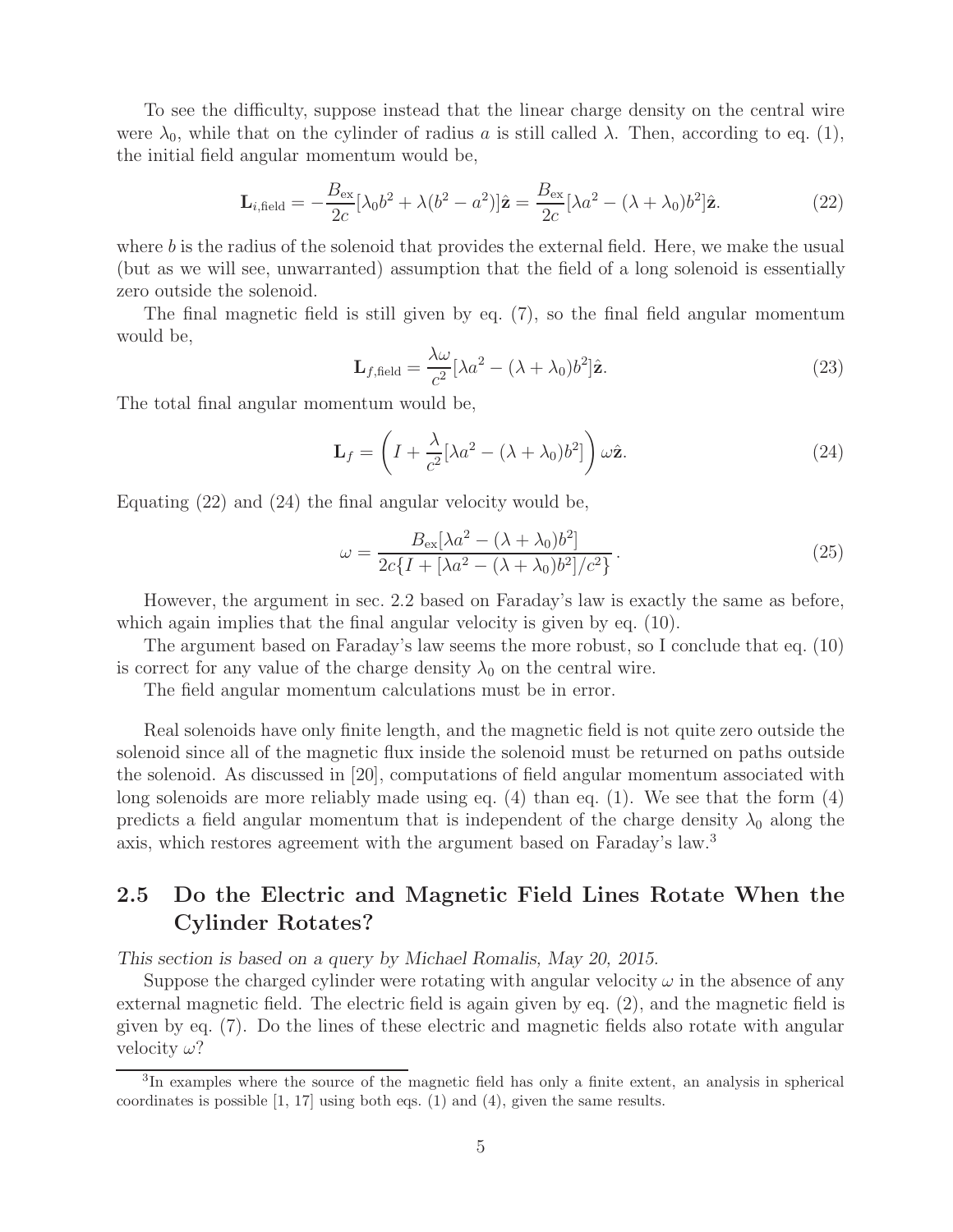An appealing view of electric field lines is that they begin/end on electric charges, such that if charges are in motion so are the electric fields lines associated with them. Hence, when the charged cylinder rotates with final angular velocity  $\omega$  we interpret the radial electric field lines of eq. (2) as rotating with this angular velocity.

In contrast, magnetic field lines always form close loop, as magnetic charges do not exist (as far as we know). Hence, it is less clear that the magnetic field lines rotate along with the charged cylinder. Indeed, Faraday's view (secs. 218 and 220 of [22], and sec. 3090 of [23]) was that the magnetic field lines do not rotate in this case.<sup>4</sup>

If we follow Einstein [25] in supposing that the density  $u = (E^2 + B^2)/8\pi$  of energy in the electric and magnetic fields corresponds to density  $u/c^2$  of effective mass, and also suppose that this energy density rotates along with the charged cylinder, then there are densities of momentum and angular momentum associated with the fields. In particular, the angular momentum per unit length associated with the rotating electric field lines is

$$
\mathbf{L}_E = \int \mathbf{r} \times \left(\frac{E^2}{8\pi c}\mathbf{r} \times \boldsymbol{\omega}\right) d\text{Area} = \int_0^a \frac{r^2 \omega}{8\pi c} \left(\frac{2\lambda}{r}\right)^2 2\pi r \, dr \, \hat{\mathbf{z}} = \frac{\lambda^2 a^2 \omega}{2c^2} \hat{\mathbf{z}},\tag{26}
$$

and that associated with the magnetic field (if it rotates) is,

$$
\mathbf{L}_B = \int \mathbf{r} \times \left(\frac{B^2}{8\pi c} \mathbf{r} \times \boldsymbol{\omega}\right) d\text{Area} = \int_0^a \frac{r^2 \omega}{8\pi c} \left(\frac{2\lambda \omega}{c}\right)^2 2\pi r \, dr \, \hat{\mathbf{z}} = \frac{\lambda^4 a^2 \omega^3}{2c^4} \hat{\mathbf{z}},\tag{27}
$$

In contrast, the field angular momentum per unit length computed according to eq. (1) is,

$$
\mathbf{L}_{\text{field}} = \int \mathbf{r} \times \mathbf{p} \, d\text{Area} = \int_0^\infty \mathbf{r} \times \frac{\mathbf{E} \times \mathbf{B}}{4\pi c} \, 2\pi r dr = \int_0^a \frac{r}{4\pi c} \frac{2\lambda}{r} \frac{2\lambda \omega}{c} \, 2\pi r \, dr \, \hat{\mathbf{z}} = \frac{\lambda^2 a^2 \omega}{c^2} \, \hat{\mathbf{z}}. \tag{28}
$$

The supposed contribution (27) to the field angular momentum due to the possibly rotating magnetic field lines does not have the same functional form as the "standard" result (28), which reinforces Faraday's view that the magnetic fields lines are not actually rotating in this case.

On the other hand, the result (26) obtained by assuming that the electric field lines do rotate is  $1/2$  of the "standard" result  $(28)$ . This suggests that there is some validity to regarding the rotating electric field as carrying momentum and angular momentum with it.

We noted above that the most reliable computation of the field angular momentum associated with a long/infinite solenoid is via the vector potential,

$$
\mathbf{L}_{\text{field}} = \int \mathbf{r} \times \frac{\rho \mathbf{A}^{(C)}}{c} d\text{Vol} = a \,\hat{\mathbf{r}} \times \lambda \frac{aB(r < a)\hat{\boldsymbol{\phi}}}{2c} = \frac{\lambda^2 a^2 \omega}{c^2} \hat{\mathbf{z}},\tag{29}
$$

independent of the value of the charge density  $-\lambda_0$  on the wire.

In particular, if  $\lambda_0 = 0$ , then the electric field is zero for  $r < a$ , and  $E_r = 2\lambda/r$  for  $r > a$ , and the field angular momentum associated with the rotating electric field lines is infinite,

$$
\mathbf{L}_{E} = \int \mathbf{r} \times \left(\frac{E^{2}}{8\pi c}\mathbf{r} \times \boldsymbol{\omega}\right) d\text{Area} = \int_{a}^{\infty} \frac{r^{2} \omega}{8\pi c} \left(\frac{2\lambda}{r}\right)^{2} 2\pi r dr \,\hat{\mathbf{z}} = \frac{\lambda^{2}(\infty^{2} - a^{2})\omega}{2c^{2}} \hat{\mathbf{z}}.
$$
 (30)

<sup>&</sup>lt;sup>4</sup>For a review of this issue, see sec. 2 of [24].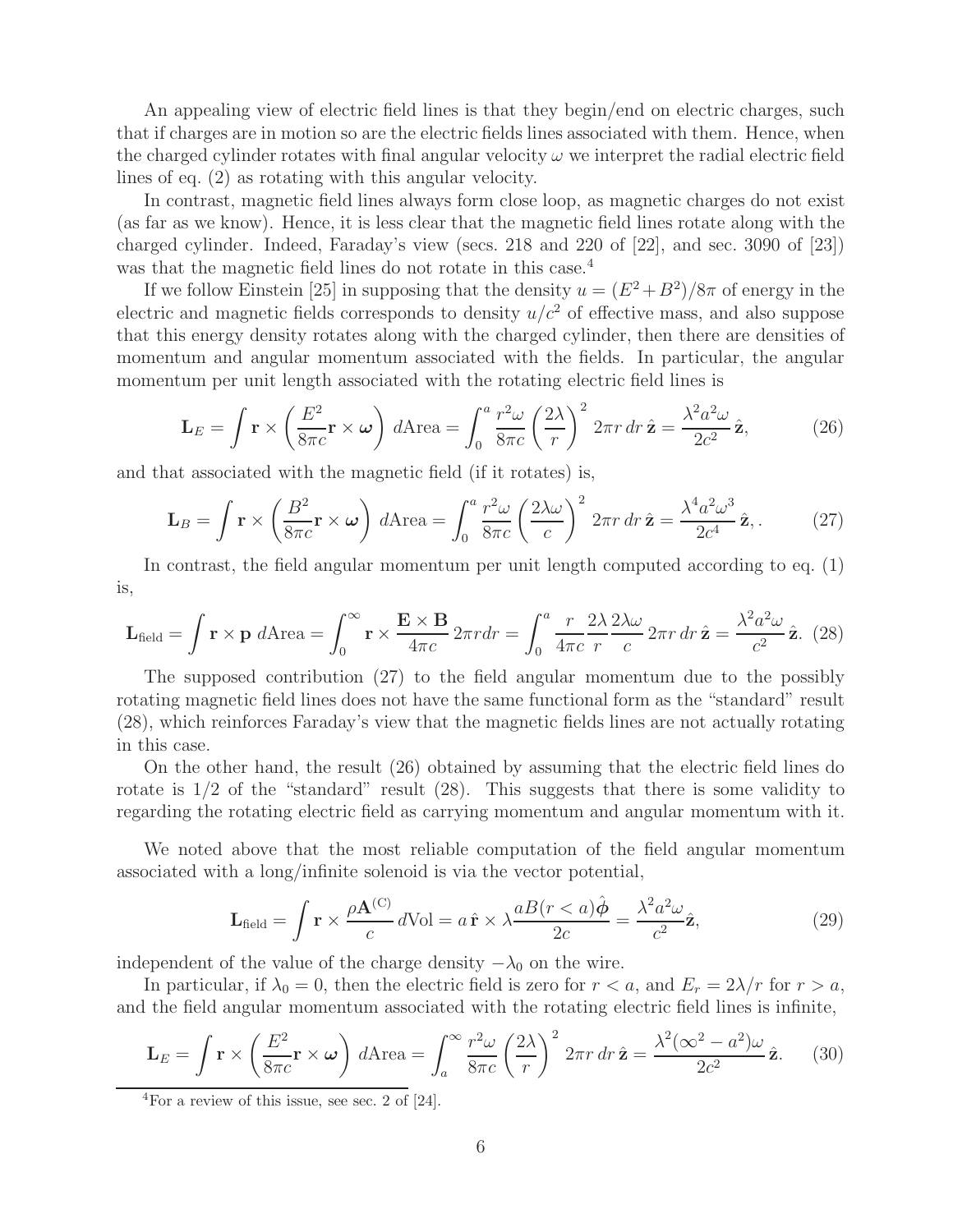Note also that the velocity of rotation of the electric field lines is  $v = \omega r$  at radius r, which exceeds the speed of light for  $r > c/\omega$ . Hence, the interpretation of the rotating field energy density  $u = E^2/8\pi$  as being associated with an effective, rotating mass density  $E^2/8\pi c^2$  is doubtful for  $r > c/\omega$ .

We conclude that the form  $(1)$ , or better  $(4)$ , should be used for computation of the field angular momentum, rather than supposing that the rotating electric field lines can be associated with a rotating, effective mass density  $E^2/8\pi c^2$ .

### **References**

- [1] R.P. Feynman, R.B. Leighton and M. Sands, *The Feynman Lectures on Physics*, Vol. II, Secs. 17-4, 27-5,6 (Addison Wesley, 1964), http://www.feynmanlectures.caltech.edu/II\_17.html#Ch17-S4 http://www.feynmanlectures.caltech.edu/II\_27.html#Ch27-S5 http://www.feynmanlectures.caltech.edu/II\_27.html#Ch27-S6
- [2] R.H. Romer, *Angular Momentum of Static Electromagnetic Fields*, Am. J. Phys. **34**, 772 (1966), http://kirkmcd.princeton.edu/examples/EM/romer\_ajp\_34\_772\_66.pdf *Electromagnetic Angular Momentum*, Am. J. Phys. **35**, 445 (1967), http://kirkmcd.princeton.edu/examples/EM/romer\_ajp\_35\_445\_67.pdf *Electromagnetic Angular Momentum*, Am. J. Phys. **53**, 15 (1985), http://kirkmcd.princeton.edu/examples/EM/romer\_ajp\_53\_15\_85.pdf
- [3] E.M. Pugh and G.E. Pugh, *Physical Significance of the Poynting Vector in Static Fields*, Am. J. Phys. **35**, 153 (1967), http://kirkmcd.princeton.edu/examples/EM/pugh\_ajp\_35\_153\_67.pdf
- [4] E. Corinaldesi, *Angular momentum of a static electromagnetic field*, Am. J. Phys. **48**, 83 (1980), http://kirkmcd.princeton.edu/examples/EM/corinaldesi\_ajp\_48\_83\_80.pdf
- [5] J.M. Aguirregabiria and A. Hern´andez, *The Feynman paradox revisited*, Eur. J. Phys. **2**, 168 (1981), http://kirkmcd.princeton.edu/examples/EM/aguirregabiria\_ejp\_2\_168\_81.pdf
- [6] G.G. Lombardi, *Feynman's disk paradox*, Am. J. Phys. **51**, 213 (1983), http://physics.princeton.edu/~mcdonald/examples/EM/lombardi\_ajp\_51\_213\_83.pdf
- [7] F.L. Boos, Jr, *More on the Feynman's Disk Paradox*, Am. J. Phys. **52**, 756 (1984), http://kirkmcd.princeton.edu/examples/EM/boos\_ajp\_52\_756\_84.pdf
- [8] T. Bahder and J. Sak, *Elementary solution to Feynman's disk paradox*, Am. J. Phys. **53**, 495 (1985), http://kirkmcd.princeton.edu/examples/EM/bahder\_ajp\_53\_495\_85.pdf
- [9] O.B. Keyes, *Comments on "Feynman's Disk Paradox"*, Am. J. Phys. **52**, 680 (1984), http://kirkmcd.princeton.edu/examples/EM/keyes\_ajp\_52\_680\_84.pdf
- [10] T.-C.E. Ma, *Field angular momentum in Feynman's disk paradox*, Am. J. Phys. **54**, 949 (1986), http://kirkmcd.princeton.edu/examples/EM/ma\_ajp\_54\_949\_86.pdf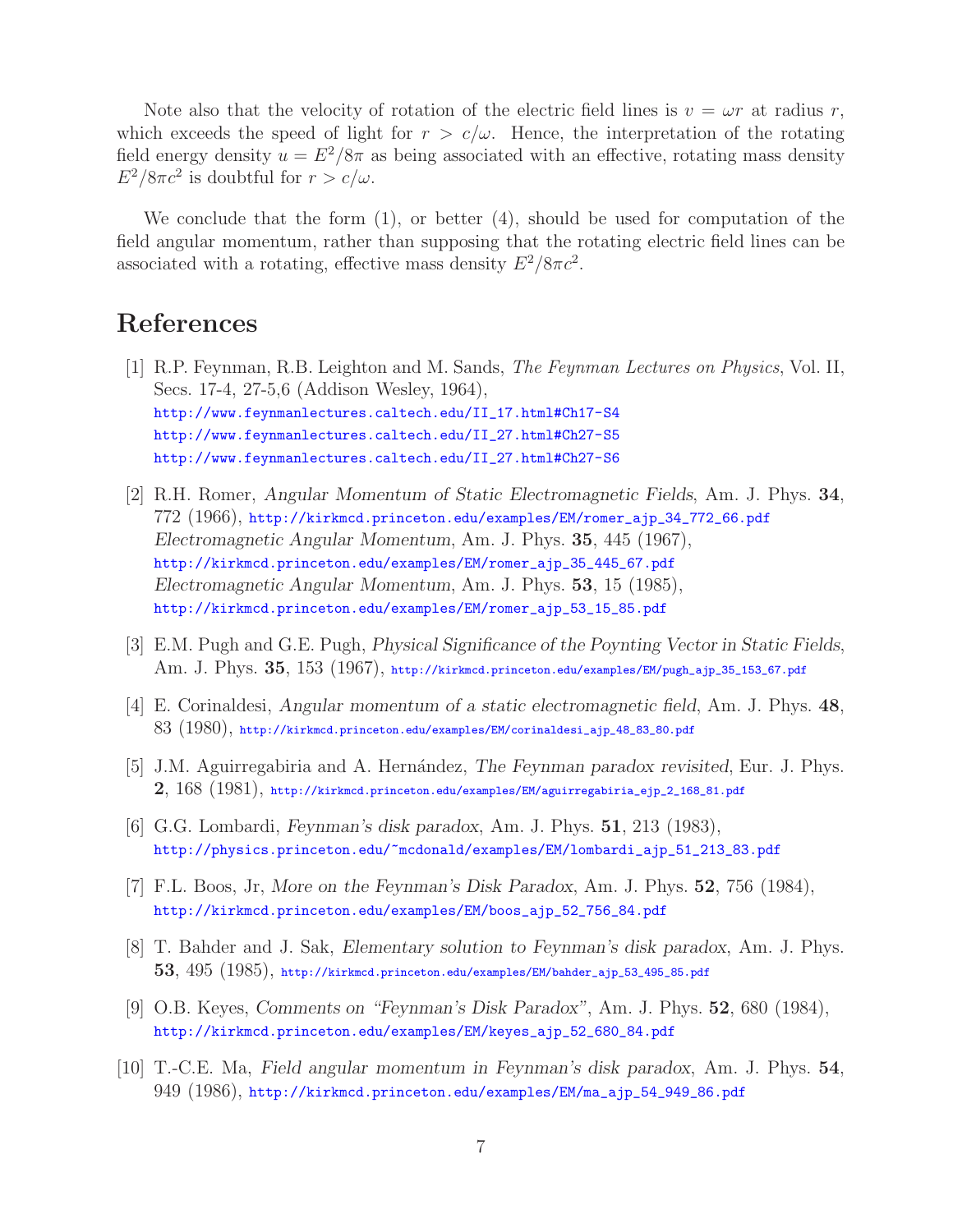- [11] H.S.T. Driver, *Angular momentum in static electric and magnetic fields: A simple case*, Am. J. Phys. **55**, 755 (1987), http://kirkmcd.princeton.edu/examples/EM/driver\_ajp\_55\_755\_87.pdf
- [12] N.L. Sharma, *Field versus action at a distance in a static situation*, Am. J. Phys. **56**, 420 (1988), http://kirkmcd.princeton.edu/examples/EM/sharma\_ajp\_56\_420\_88.pdf
- [13] D.J. Griffiths, *Note on "Field versus action-at-a-distance in a static situation" by N.L. Sharma*, Am. J. Phys. **57**, 558 (1989), http://kirkmcd.princeton.edu/examples/EM/griffiths\_ajp\_57\_558\_89.pdf
- [14] A.S. de Castro, *Electromagnetic angular momentum for a rotating charged shell*, Am. J. Phys. **59**, 180 (1991), http://kirkmcd.princeton.edu/examples/EM/decastro\_ajp\_59\_180\_91.pdf
- [15] F.S. Johnson, B.J. Cragin and R.R. Hodges, *Electromagnetic momentum density and the Poynting vector in static fields*, Am. J. Phys. **62**, 33 (1994), http://kirkmcd.princeton.edu/examples/EM/johnson\_ajp\_62\_33\_94.pdf
- [16] O. Rojo, *On the Energy Flow Vector of the E-M Field*, Rev. Bras. Ens. Fis. **19**, 396 (1997), http://kirkmcd.princeton.edu/examples/EM/rojo\_rbef\_19\_396\_97.pdf
- [17] See also Prob. 11 of Ph501 Set 5, which is based on [10], http://kirkmcd.princeton.edu/examples/ph501set5.pdf
- [18] R.P. McKenna, Analog **75**, No. 1, 14 (Mar. 1965), http://kirkmcd.princeton.edu/examples/EM/mckenna\_analog\_75\_1\_14\_65.pdf
- [19] K.T. McDonald, *McKenna's Paradox: Charged Particle Exiting the Side of A Solenoid Magnet* (Apr. 12, 2006), http://kirkmcd.princeton.edu/examples/mckenna.pdf
- [20] K.T. McDonald, *Electromagnetic Field Angular Momentum of a Charge at Rest in a Uniform Magnetic Field* (Dec. 21, 2014), http://kirkmcd.princeton.edu/examples/lfield.pdf
- [21] K.T. McDonald, *How Much of Magnetic Energy is Kinetic Energy?* (Sept. 12, 2009), http://kirkmcd.princeton.edu/examples/kinetic.pdf
- [22] M. Faraday, *Experimental Researches in Electricity.–Second Series*, Phil. Trans. Roy. Soc. London **122**, 163 (1832), http://kirkmcd.princeton.edu/examples/EM/faraday\_ptrsl\_122\_163\_32.pdf
- [23] M. Faraday, *Experimental Researches in Electricity.–Twenty-eighth Series*, Phil. Trans. Roy. Soc. London **142**, 25 (1852), http://kirkmcd.princeton.edu/examples/EM/faraday\_ptrsl\_142\_25\_52.pdf
- [24] A.I. Miller, *Unipolar Induction: a Case Study of the Interaction between Science and Technology*, Ann. Sci. **38**, 155 (1981), http://kirkmcd.princeton.edu/examples/EM/miller\_as\_38\_155\_81.pdf